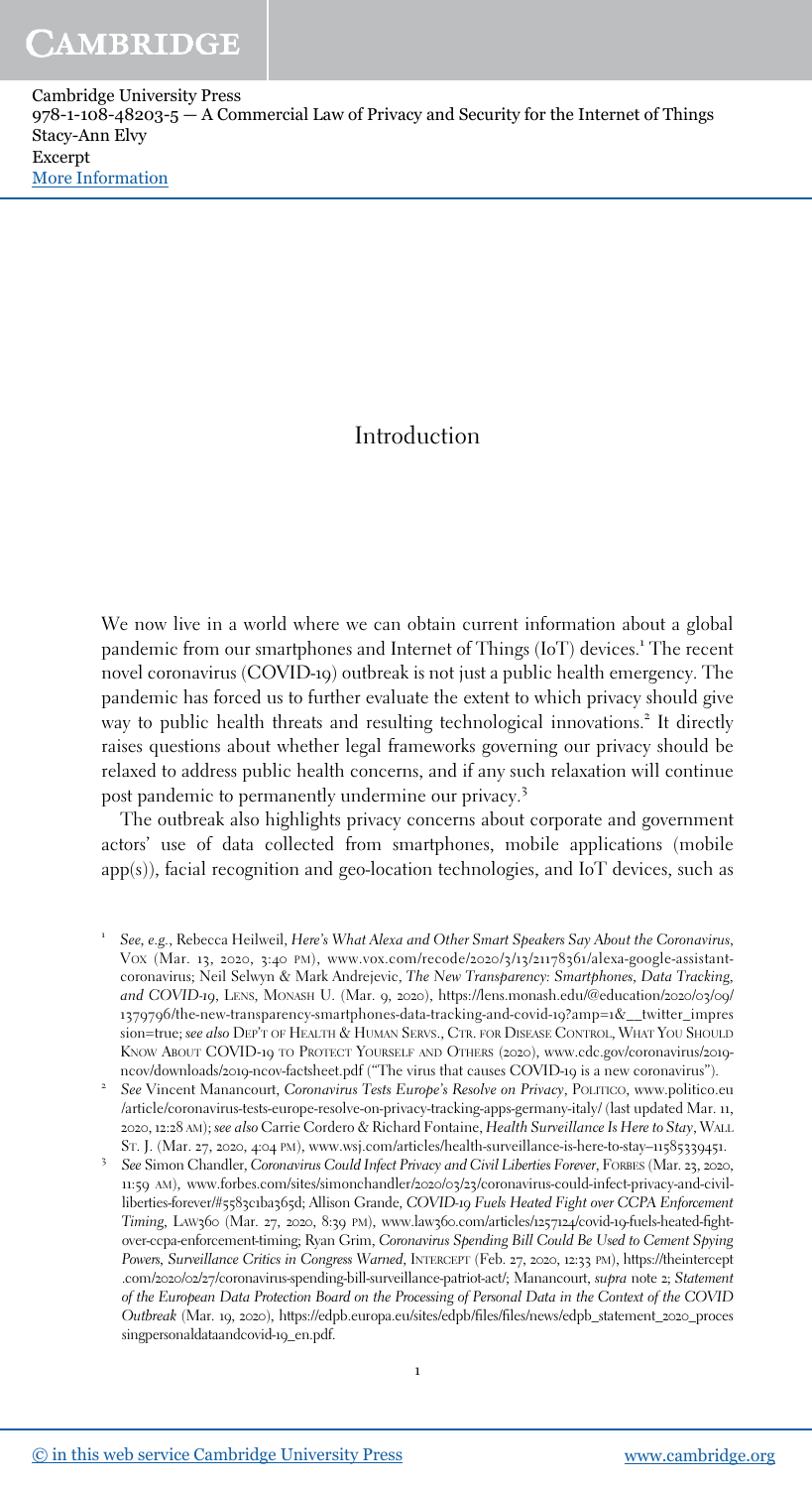2 A Commercial Law of Privacy and Security for the IoT

internet-connected thermometers and fever detection cameras.<sup>4</sup> The IoT is a network of internet-connected physical objects, systems, and software.<sup>5</sup> IoT devices and other technologies can be used to unmask our identities and monitor our health status, movements, location, and physical and behavioral responses to the pandemic, including assessing our compliance with social distancing guidelines and shelter in place orders.<sup>6</sup> To detect pandemic patterns, 2,000 health workers in San Francisco agreed to wear IoT rings manufactured by a startup firm.<sup>7</sup> The rings can monitor wearers' temperatures, heart rates, daily steps, and sleep patterns.<sup>8</sup> The city of St. Augustine, Florida plans to distribute hundreds of IoT thermometers to its citizens as part of a pandemic pilot study in partnership with an IoT thermometer

- 4 See, e.g., Dylan Byers, The U.S. Wants Smartphone Location Data to Fight Coronavirus. Privacy Advocates Are Worried, NBC NEWS (Mar. 18, 2020, 11:01 AM), www.nbcnews.com/news/amp/ncna1162821?\_twitter\_ impression=true; Joseph Cox, Surveillance Company Says It's Deploying "Coronavirus-Detecting" Cameras in US, VICE (Mar. 17, 2020, 12:43 PM), www.vice.com/en\_us/article/epg8xe/surveillancecompany-deploying-coronavirus-detecting-cameras; April Glaser, "Fever Detection" Cameras to Fight Coronavirus? Experts Say They Don't Work, NBC NEWS (Mar. 27, 2020, 4:01 pm), www.nbcnews.com /tech/security/fever-detection-cameras-fight-coronavirus-experts-say-they-don-t-n1170791, Donald G. McNeil Jr., Can Smart Thermometers Track the Spread of the Coronavirus, N.Y. TIMES (Mar. 18, 2020), www.nytimes.com/2020/03/18/health/coronavirus-fever-thermometers.html#click=https://t.co/ hzE6K2Fmtn; Jason Murdock, Mobile App Could Help Stop Coronavirus Without Resorting to China-Like Surveillance, NEWSWEEK (Mar. 17, 2020, 1:09 PM), www.newsweek.com/coronavius-covid19-mobile $app-alerts-trace-infection s-oxford-university-research-1492754?$ amp= $1 < -$ twitter\_impression=true.
- 5 ARUBA, IOT AND THE SMART DIGITAL WORKPLACE: OPPORTUNITIES AND CHALLENGES 3 (2018), www .arubanetworks.com/assets/wp/WP\_SmartDigitalWorkplaceIoT.pdf (The IoT "can be defined as a universe of devices, software, and systems that interact directly with the physical environment while communicating with each other and the IT infrastructure"); see also CISCO, AN INTRODUCTION TO THE INTERNET OF THINGS (IOT): PART 1. OF "THE IOT SERIES" 2 (2013), www.cisco.com/c/dam/en\_us/ solutions/trends/iot/introduction\_to\_IoT\_november.pdf (describing the IoT and noting that the term was coined by Kevin Ashton); INTEL, MAKING THE CONNECTION: HOW THE INTERNET OF THINGS ENGAGES CONSUMERS AND BENEFITS BUSINESS 3 (2016), www.intel.com/content/dam/www/public/us/ en/documents/white-papers/how-iot-engages-consumers-benefits-business-paper.pdf (The IoT "uses the founding protocols of the internet to allow any electronic machine, device, object or sensor to send data to anywhere else on the network. This could be to another machine, database, application or device (e.g., smartphone).").
- <sup>6</sup> See, e.g., Kirsten Grind, Robert McMillan & Anna Wilde Mathews, To Track Virus, Governments Weigh Surveillance Tools That Push Privacy Limits, WALL ST. J. (Mar. 17, 2020, 7:55 PM), www.wsj.com /amp/articles/to-track-virus-governments-weigh-surveillance-tools-that-push-privacy-limits -11584479841; Tim Hornyak, What America Can Learn from China's Use of Robot and Telemedicine to Combat the Virus, CNBC, www.cnbc.com/2020/03/18/how-china-is-using-robots-and-telemedicine-to -combat-the-coronavirus.html (last updated Mar. 18, 2020, 9:06 AM); Issie Lapowsky, Facebook Data Can Help Measure Social Distancing in California, PROTOCOL (Mar. 17, 2020), www.protocol.com /facebook-data-help-california-coronavirus-2645513228.amp.html?\_\_twitter\_impression=true.
- 7 Lisa Eadicicco, Emergency Medical Workers in San Francisco Are Wearing Smart Rings that Can Monitor Body Temperature in an Effort to Detect COVID-19 Symptoms Early, BUS. INSIDER (Mar. 24, 2020, 10:38 AM), www.businessinsider.com/coronavirus-smart-ring-san-francisco-hospitals-covid19 symptoms-study-oura-2020-3?amp.
- 8 Id.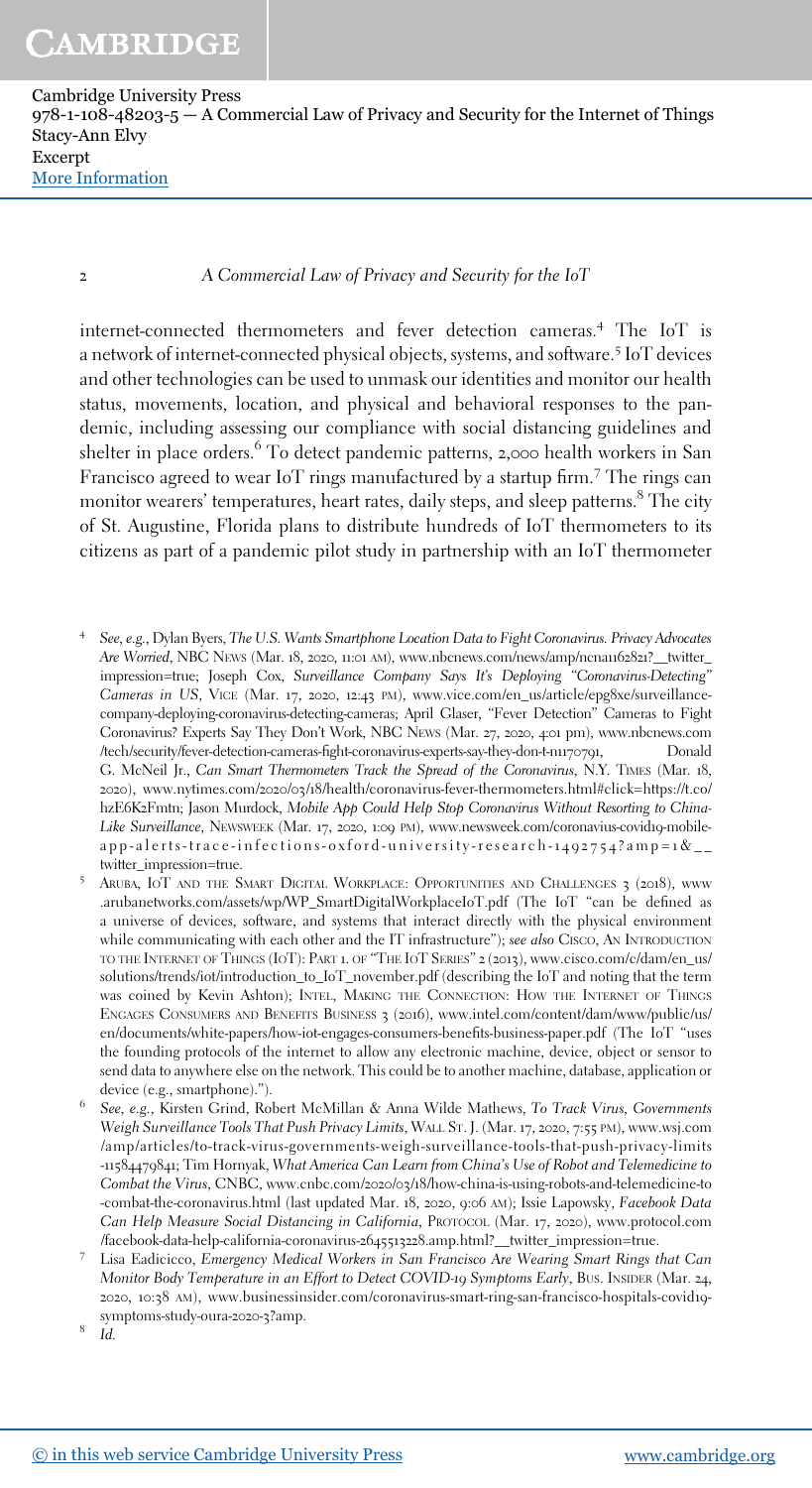#### Introduction 3

maker.<sup>9</sup> Amazon is already using IoT thermal cameras in some of its warehouses to identify and screen its workers who may be infected with the virus.<sup>10</sup> Government actors are reportedly already collecting the anonymized smartphone location data of millions of US citizens to track both the virus and individuals' movements.<sup>11</sup> The data are reportedly provided by mobile advertisers.<sup>12</sup>

As of the date of writing, it is unclear how much pandemic-related data will be collected, used, and disclosed and whether any corresponding limitations will be imposed. Depending on how these disease-related data are used and disclosed, there could be unintended consequences for COVID-19 victims, such as stigmatization. In South Korea, the government sends public safety text messages to citizens containing the location history, age range, and gender of those infected with the virus.<sup>13</sup> Although these disclosures may contribute to decreasing the spread of the virus, they have in some cases reportedly led to social shaming as well as embarrassing inferences of marital affairs, insurance fraud, and involvement with prostitutes.<sup>14</sup>

Containing the pandemic and ensuring public health and safety are without a doubt important societal and governmental goals. Many lives depend on these efforts. However, it is currently unclear whether a delicate and appropriate balance will be struck between public health protection and privacy, both of which have individual, collective, and societal value.<sup>15</sup> Privacy and public health goals can bolster and inform each other. They are not mutually exclusive. As legal scholars have noted, privacy can enable the development of civil society, "democratic deliberation," and individual autonomy.<sup>16</sup>

Technology giants' involvement in global pandemic responses also raises concerns about how much access, if any, these companies should have to our healthrelated and other pandemic-related data, and whether these companies can be

- 9 Sheldon Gardner, Coronavirus: St. Augustine to Use Smart Thermometers Against COVID-19, ST. AUGUSTINE (Mar. 31, 2020, 10:51 AM), www.staugustine.com/news/20200331/coronavirus-staugustine-to-use-smart–thermometers-against-covid-19.
- <sup>10</sup> Jeffrey Dastin & Krystal Hu, Exclusive: Amazon Deploys Thermal Cameras at Warehouses to Scan for Fevers Faster, REUTERS (Apr. 18, 2020, 4:07 AM), www.reuters.com/article/us-health-coronavirusamazon-com-cameras/exclusive-amazon-deploys-thermal-cameras-at-warehouses-to-scan-for-fevers -faster-idUSKBN2200HT.
- <sup>11</sup> Byron Tau, Government Tracking How People Move Around in Coronavirus Pandemic, WALL. ST. J. (Mar. 28, 2020), www.wsj.com/articles/government-tracking-how-people-move-around-in-coronavirus -pandemic-11585393202.
- $12$  Id.
- <sup>13</sup> Nemo Kim, "More Scary than Coronavirus": South Korea's Health Alerts Expose Private Lives, GUARDIAN (Mar. 5, 2020, 11:46 PM), www.theguardian.com/world/2020/mar/06/more-scary-thancoronavirus-south-koreas-health-alerts-expose-private-lives.

- See generally PRISCILLA M. REGAN, LEGISLATING PRIVACY: TECHNOLOGY, SOCIAL VALUES AND PUBLIC POLICY (1995) (noting that privacy has individual, collective, and societal value); James P. Nehf, Recognizing the Societal Value in Information Privacy, 78 WASH. L. REV. 1 (2003) (noting the same).
- <sup>16</sup> Julie E. Cohen, Examined Lives: Informational Privacy and the Subject as Object, 52 STAN. L. REV. 1373, 1423-28 (2000); Paul M. Schwartz, Privacy and Democracy in Cyberspace, 52 VAND. L. REV. 1609, 1647–58 (1999).

<sup>&</sup>lt;sup>14</sup> Id.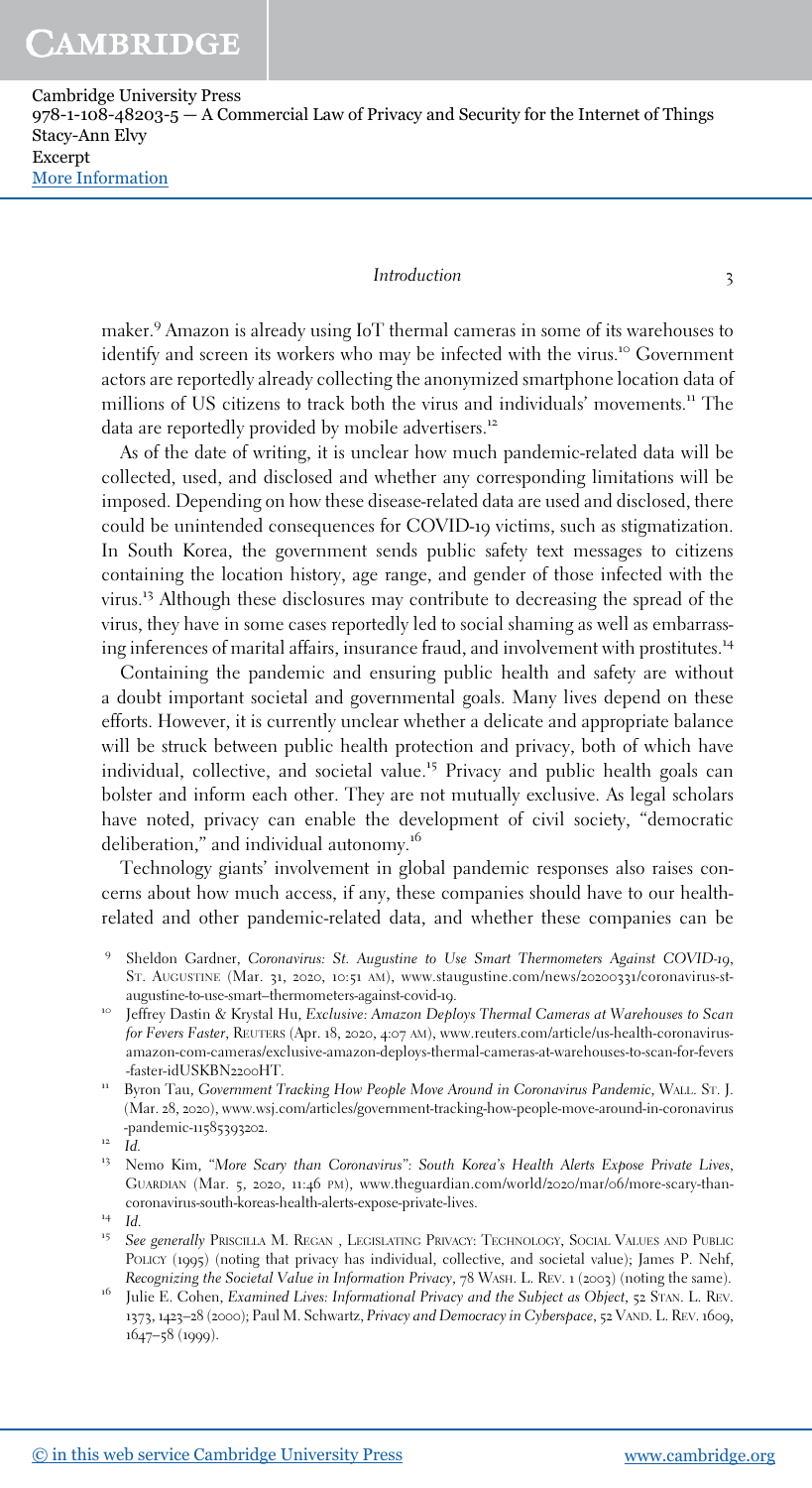4 A Commercial Law of Privacy and Security for the IoT

trusted to place societal interests above corporate goals. For example, Verily, Google's "sister company," is reportedly participating in pandemic relief efforts.<sup>17</sup> Apple and Google are working on a joint effort to enable pandemic contact tracing through users' devices.<sup>18</sup> Technology companies could use COVID-19 surveillance data about us to aid pandemic responses as well as to simultaneously or subsequently monetize and exploit these data to advance their own corporate objectives.<sup>19</sup> These companies' history of corporate data monetization and exploitation leaves some room for doubt. Only time can provide definitive answers to these questions. There is also the related question of whether changed circumstances resulting from the pandemic, such as the large number of individuals working from home, will contribute to data security vulnerabilities. Technology firms' participation in pandemic response efforts, and their resulting access to sensitive COVID-19 data, also raises concerns about whether effective measures will be taken to secure such data from unauthorized access. Data breaches are common, and many IoT devices are insecure.

The global pandemic is indeed the most recent development to generate privacy and security concerns. These issues are also germane and similar to pre-existing privacy and information security debates, including those involving IoT products. These questions include how to balance technological innovations against privacy, which is an important societal value, and how to regulate corporate and government actors' collection and processing of our data and surveillance of our activities.<sup>20</sup> The volume and types of data about us that are now easily available to companies have increased exponentially because of the IoT. The use of IoT devices, services, and systems in pandemic response efforts illustrates the established and ubiquitous nature of the IoT. What does the IoT's proliferation mean for us as consumers? This book seeks to shed light on this question by exploring the consumer ramifications of the IoT primarily through the lens of commercial law and privacy and security law, with a central focus on corporate conduct.

The IoT and various other technological developments allow companies to extend their digital dominance over our lives and activities and provide multiple opportunities for once-ordinary household objects to serve as surveillance equipment capable of continuously monitoring and collecting vast quantities of our data.

- See Mason Marks, You Shouldn't Have to Give Google Your Data to Access a COVID-19 Test, SLATE (Mar. 17, 2020, 3:05 PM), https://slate.com/technology/2020/03/covid19-coronavirus-testing-googlewalmart-target-privacy.amp?\_\_twitter\_impression=true.
- <sup>18</sup> Apple and Google Partner on COVID-19 Contact Tracing Technology, APPLE (Apr. 10, 2020), www.apple.com/newsroom/2020/04/apple-and-google-partner-on-covid-19-contact-tracing-technol ogy/; Russell Brandom, Apple and Google Pledge to Shut Down Coronavirus Tracker When Pandemic Ends, VERGE (Apr. 24, 2020, 12:15 PM), www.theverge.com/2020/4/24/21234457/apple-google-coronaviruscontact-tracing-tracker-exposure-notification-shut-down; Jack Nicas & Daisuke Wakabayashi, Apple and Google Team Up to "Contact Trace" the Coronavirus, N.Y. TIMES (Apr. 10, 2020), www .nytimes.com/2020/04/10/technology/apple-google-coronavirus-contact-tracing.html.

<sup>20</sup> REGAN, *supra* note 15, at  $212-31$ .

<sup>&</sup>lt;sup>19</sup> Marks, *supra* note 17.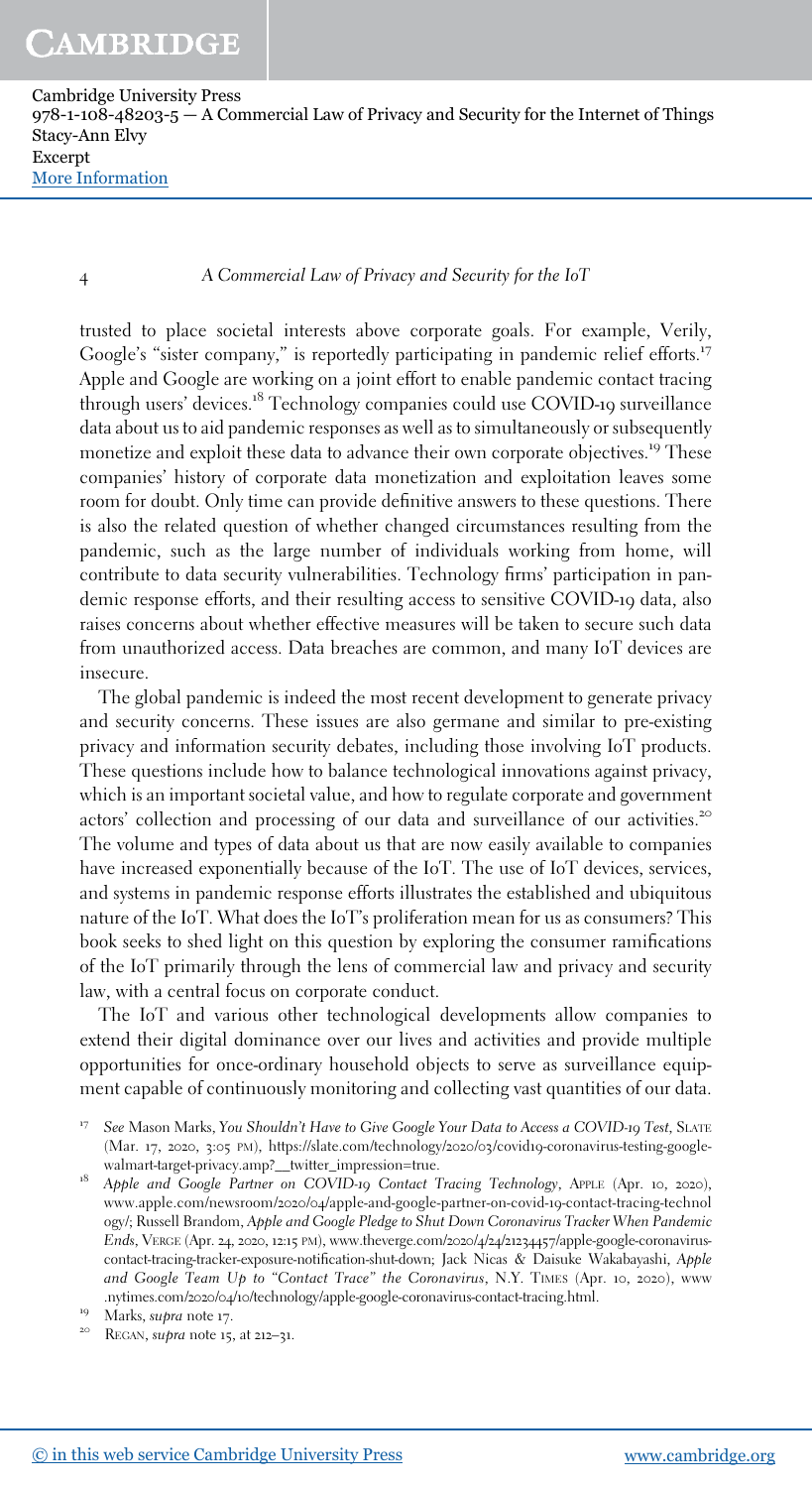### Introduction 5

Various IoT companies use privacy-invasive user default settings on IoT devices. Many smart televisions capture our viewing data by default.<sup>21</sup> To avoid data collection we must change default settings and, in some cases, must muddle through complicated privacy controls in order to do so. $^{22}$  In 2019, the average home had eleven connected products.<sup>23</sup> This number is expected to increase steadily as the IoT and mobile telecommunication systems expand.<sup>24</sup> If most IoT devices, mobile apps, and websites are collecting our data by default, how many mobile apps, websites, and device settings can each of us realistically review and revise to protect our privacy?

Consider that in 2019, Google and Amazon requested that IoT device makers who offer compatible devices design their products and services to ensure that they provide continuous streams of data to the technology giants.<sup>25</sup> For instance, an Alexa-enabled IoT device manufactured by a third-party IoT device maker must provide data to Amazon whenever the device is operational and also whenever it is turned off even if the consumer did not direct Alexa to turn the device on or off.<sup>26</sup> Similarly, IoT televisions can send continuous data streams about the channel they are tuned to, and IoT locks can send data about whether or not door bolts are engaged.<sup>27</sup> Prior to the change, these types of information were primarily provided to Amazon when a consumer issued a voice command to Alexa to operate third-party IoT devices.<sup>28</sup> These changes were reportedly made to increase IoT devices' performance and functionality.<sup>29</sup> From these continuous streams of data technology giants can glean unprecedentedly detailed information about us and our in-home behaviors, including our sleep and wake habits, the amount of time we spend at home, how frequently we use IoT products, and much more. Amazon dominates the

<sup>21</sup> Eli Blumenthal, Just Got a New TV or Streamer? You Need to Change These Privacy Settings, CNET (Dec. 30, 2019, 3:30 AM), www.cnet.com/google-amp/news/just-got-a-new-tv-or-streamer-you-need-tochange-these-privacy-settings/.

<sup>&</sup>lt;sup>22</sup> Id.<br><sup>23</sup> To

<sup>23</sup> Todd Spangler, U.S. Households Have an Average of 11 Connected Devices – and 5G Should Push That Even Higher, VARIETY (Dec. 10, 2019, 8:48 AM), https://variety.com/2019/digital/news/u-s-householdshave-an-average-of-11-connected-devices-and-5g-should-push-that-even-higher-1203431225/.

<sup>&</sup>lt;sup>24</sup> See KEVIN WESTCOTT ET AL., DELOITTE CTR. FOR TECH., MEDIA & TELECOMM., BUILD IT AND THEY WILL EMBRACE I<sup>T</sup> 2(2019), www2.deloitte.com/content/dam/insights/us/articles/6457\_Mobile-trendssurvey/DI\_Build-it-and-they-will-embrace-it.pdf.

<sup>&</sup>lt;sup>25</sup> Matt Day, Your Smart Light Can Tell Amazon and Google When You Go to Bed, BLOOMBERG (Feb. 12, 2019, 2:00 AM), www.bloomberg.com/news/articles/2019-02-12/your-smart-light-can-tell-amazon-andgoogle-when-you-go-to-bed; see also David Priest, Smart Home Developers Raise Concerns About Alexa and Google Assistant Security, CNET (Mar. 15, 2020, 5:00 AM), www.cnet.com/news/smarthome-developers-raise-concerns-about-alexa-and-google-assistant-security/.

 $26$  Day, supra note 25.

 $27$  See id.

 $28$  Id.

<sup>&</sup>lt;sup>29</sup> See id.; Terell Wilkins, What You Need to Know About Amazon, Google, Smart Homes and Privacy, SPECTRUM (Feb. 23, 2019, 8:59 AM), www.thespectrum.com/story/news/2019/02/23/p-c-periodicals-what -you-need-know-smart-home-privacy/2955184002/.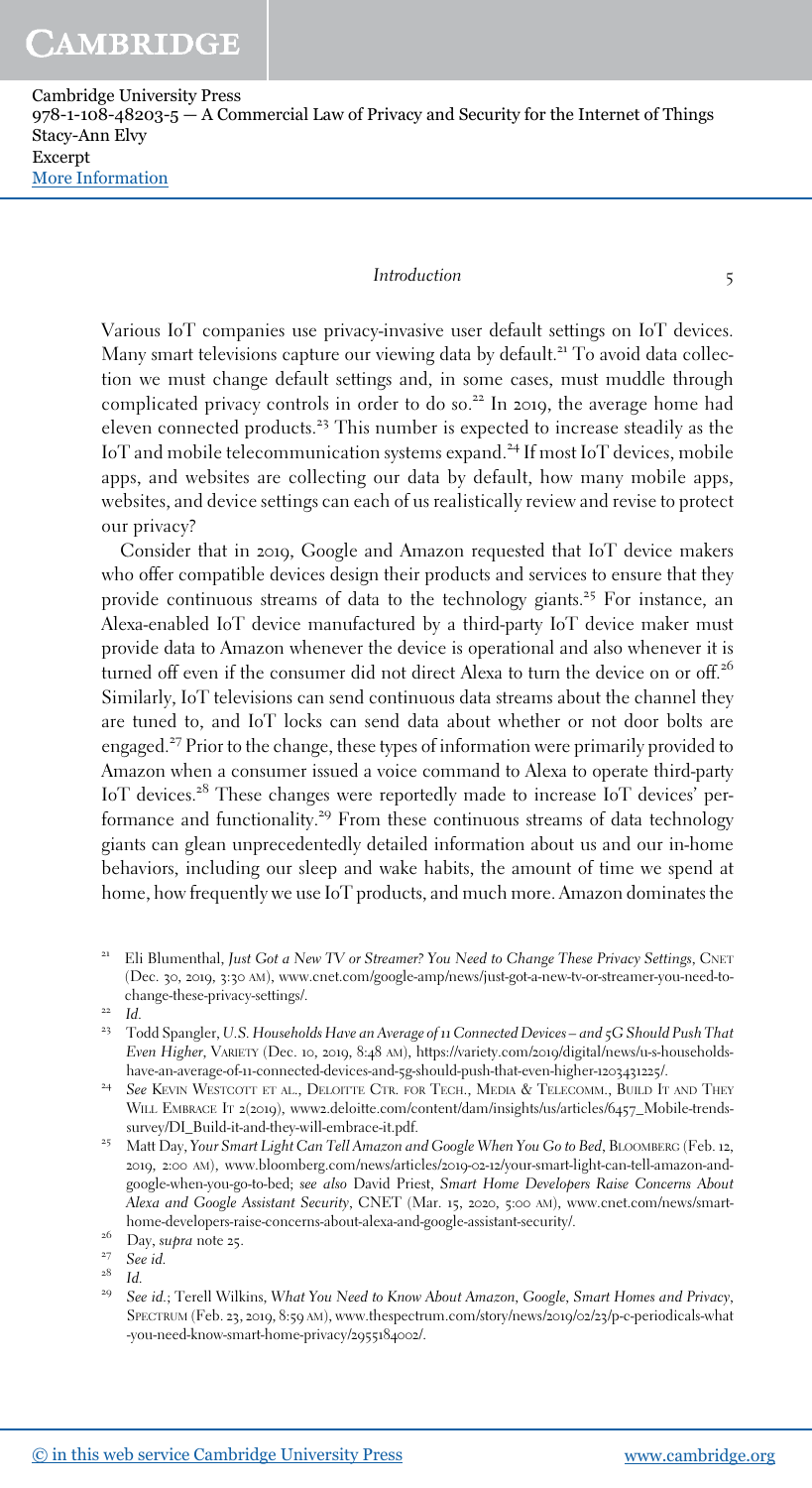6 A Commercial Law of Privacy and Security for the IoT

IoT smart speaker market.<sup>30</sup> Even if smaller IoT device manufacturers oppose technology giants' privacy-invasive practices, these smaller firms may be required to implement such practices or lose access to big technology firms' platforms, which could decrease consumers' willingness to purchase their products.<sup>31</sup>

Also, consider that Amazon's workers can listen to smart speaker users' Alexa conversations conducted in their homes.<sup>32</sup> Apple's external contractors can also reportedly review Siri conversations from users' Apple Watch and other Apple devices.<sup>33</sup> Technology giants' employees' and contractors' access to our IoT data is concerning in light of growing insider security threats.<sup>34</sup> Additionally, employees, contractors, and third parties with knowledge of the strength and weaknesses of related security infrastructure can pose a threat as well. It was, for example, a former Amazon employee who exploited a firewall weakness to carry out the 2019 Capital One data breach, which exposed the data of 106 million consumers that were stored in Amazon's cloud service.<sup>35</sup>

Design problems in IoT devices can also cause inadvertent data collection. Apple's Siri can mistakenly capture conversations when an individual wearing an Apple Watch lifts their wrist.<sup>36</sup> Similarly, smart speakers, including Amazon's Echo, can be accidentally activated and record in-home conversations.<sup>37</sup> One study of smart speakers found that these IoT devices could be erroneously activated nineteen times per day.<sup>38</sup>

- <sup>30</sup> Kim Lyons, Amazon Is Still Crushing Google and Apple in the Smart Speaker Market, VERGE (Feb. 10, 2020, 4:57 PM), www.theverge.com/2020/2/10/21131988/amazon-alexa-echo-google-apple-smart-homespeaker.
- $3<sup>1</sup>$  Priest, supra note 25.
- <sup>32</sup> Kate O'Flaherty, Amazon Staff Are Listening to Alexa Conversations Here's What to Do, FORBES (Apr. 12, 2019, 11:54 AM), www.forbes.com/sites/kateoflahertyuk/2019/04/12/amazon-staff-are-listeningto-alexa-conversations-heres-what-to-do/#756908e771a2.
- <sup>33</sup> Kate O'Flaherty, Apple Siri Eavesdropping Puts Millions of Users at Risk, FORBES (July 28, 2019, 8:26 AM), www.forbes.com/sites/kateoflahertyuk/2019/07/28/apple-siri-eavesdropping-puts-millions-of-users -at-risk/#1d7d969ea530.
- <sup>34</sup> Insider Threats: How Co-Workers Became a Bigger Security Headache, DICE (Feb. 27, 2020), https:// insights.dice.com/2020/02/27/insider-threats-co-workers-bigger-security-headache/. See generally OBSERVE IT, 2020 COST OF INSIDER THREATS GLOBAL REPORT (2020), www.observeit.com/cost-of-insider-threats/.
- 35 Robert McMillan, Capital One Breach Casts Shadow over Cloud Security, WALL ST. J. (July 30, 2019, 6:57 PM), www.wsj.com/articles/capital-one-breach-casts-shadow-over-cloud-security-11564516541; James Rundle & Catherine Stupp, Capital One Breach Highlights Dangers of Insider Threats, WALL ST. J. (July 31, 2019, 5:30 AM), www.wsj.com/articles/capital-one-breach-highlights-dangers-ofinsider-threats-11564565402.
- $^{36}$  O'Flaherty, supra note 33.
- Sara Morrison, Alexa Records You More Often than You Think, VOX (Feb. 21, 2020, 7:10 AM), www .vox.com/recode/2020/2/21/21032140/alexa-amazon-google-home-siri-apple-microsoft-cortanarecording; see also Kate O'Flaherty, Amazon, Apple, Google Eavesdropping: Should You Ditch Your Smart Speaker?, FORBES (Feb. 26, 2020, 10:12 AM), www.forbes.com/sites/kateoflahertyuk/2020/02/26/ new-amazon-apple-google-eavesdropping-threat-should-you-quit-your-smart-speaker/#2f5cd710428d.
- <sup>38</sup> See DANIEL J. DUBOIS ET AL., MON(IOT)R RESEARCH GRP., WHEN SPEAKERS ARE ALL EARS: UNDERSTANDING WHEN SMART SPEAKERS MISTAKENLY RECORD CONVERSATIONS, https://moniotrlab .ccis.neu.edu/smart-speakers-study/ (last updated Feb. 14, 2020).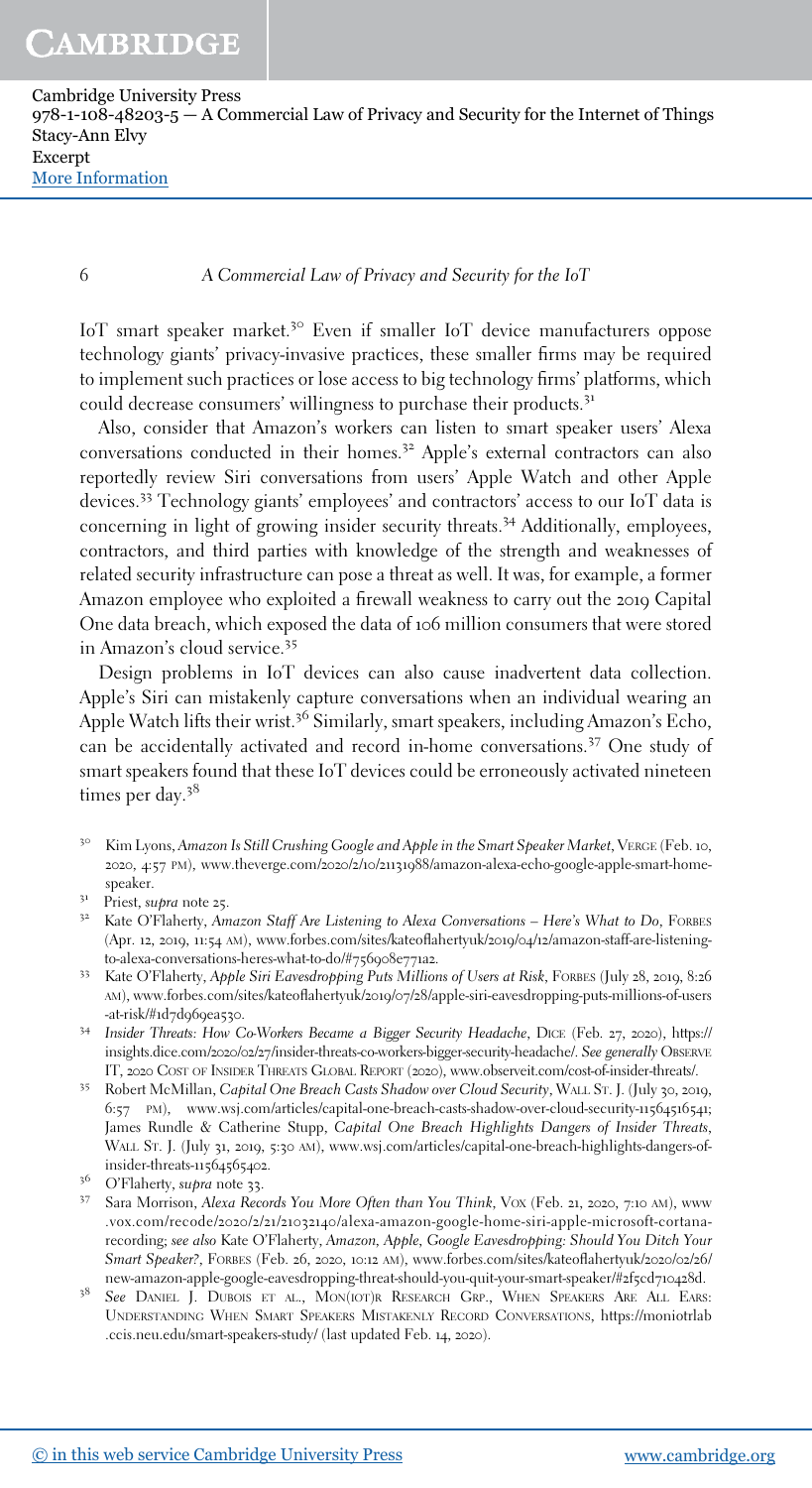## Introduction 7

The mobile fitness apps we download to our smartphones and use in conjunction with our IoT devices, such as smart watches, also raise privacy concerns. In 2020, an individual using the Runkeeper fitness app to track workouts became a suspect in a burglary after police obtained a geofence warrant to access data from all devices close to the crime scene.<sup>39</sup> The individual was subsequently cleared, but by using the mobile app he provided location data. $4^\circ$  State actors' use of geofence warrants has increased steadily in the last few years.<sup>41</sup> IoT devices and associated mobile apps that collect our location data provide additional venues for data disclosures and geofence warrant requests. Solving crimes is an important government objective, but so too is privacy protection. The number of IoT devices that will needlessly collect our location data is only growing. In 2020, Asics announced plans to reveal a prototype of a smart running sneaker with embedded sensors that could work in conjunction with the company's Runkeeper app. $42$  As more IoT devices flood the market, there are more potential methods for others to obtain access to information about us.

An increasing number of IoT devices are insecure. In 2019, the Food and Drug Administration announced that an implantable IoT cardiac device was susceptible to hacking.<sup>43</sup> IoT insulin pumps have also been found to have security flaws that allow hackers to remotely control the devices and revise dosage settings.<sup>44</sup> Some IoT companies and industries also have limited data security expertise.<sup>45</sup> A growing

- <sup>39</sup> Kim Lyons, Google Location Data Turned a Random Biker into a Burglary Suspect, VERGE (Mar. 7, 2020, 5:23 PM), www.theverge.com/platform/amp/2020/3/7/21169533/florida-google-runkeepergeofence-police-privacy.
- $4^\circ$  *Id.*
- <sup>41</sup> Jennifer Valentino-DeVries, Tracking Phones, Google Is a Dragnet for the Police, N.Y. TIMES (Apr. 13, 2019), www.nytimes.com/interactive/2019/04/13/us/google-location-tracking-police.html?mtrref=www .drudgereport.com&mtrref=www.nytimes.com.
- <sup>42</sup> Vinciane Ngomsi, ASICS to Launch an Entire Collection of Smart Shoes That Make You a Faster and Stronger Runner, YAHOO SPORTS (Jan. 11, 2020, 10:21 AM), sports.yahoo.com/asics-to-launch-an-entirecollection-of-smart-running-shoes-heres-where-to-snag-your-own-pair-182150380.html; see also ASICS Opens Doors to Innovation Labs at CES 2020, PR NEWSWIRE (Jan. 7, 2020, 4:24 PM), www .prnewswire.com/news-releases/asics-opens-doors-to-innovation-labs-at-ces-2020-300983086.html.
- <sup>43</sup> U.S. FOOD & DRUG ADMIN., CYBERSECURITY VULNERABILITIES AFFECTING MEDTRONIC IMPLANTABLE CARDIAC DEVICES, PROGRAMMERS, AND HOME MONITORS: FDA SAFETY COMMUNICATION (Mar. 21, 2019), www.fda.gov/medical-devices/safety-communications/cybersecurity-vulnerabilities-affectingmedtronic-implantable-cardiac-devices-programmers-and-home; see also Dave Johnson, Can Pacemakers (and Other Medical Devices) Really Be Hacked?, HOW-T<sup>O</sup> GEEK (July 18, 2019, 6:40 AM), www.howtogeek.com/427904/can-pacemakers-and-other-medical-devices-really-be-hacked/; Liam Tung, FDA Warning: Scores of Heart Implants Can Be Hacked from 20ft Away, ZDNET (Mar. 22,

2019, 11:49 AM), www.zdnet.com/google-amp/article/fda-warning-scores-of-heart-implants-can-behacked-from-20ft-away/. Aimee Picchi, Medtronic Recalls Insulin Pumps Because Hackers Could Hijack Device, CBS NEws

- (June 28, 2019, 9:16 AM), www.cbsnews.com/news/medtronic-insulin-pump-recall-fda-says-hackerscould-hijack-device/.
- <sup>45</sup> Alison DeNisco Rayome, Your Sex Tech Devices May Be Spying on You, CNET (Jan. 18, 2020, 8:01 AM), www.cnet.com/google-amp/news/your-sex-tech-devices-may-be-spying-on-you/; see also Rose Minutaglio, Is Your Sex Toy Spying on You?, ELLE (Oct. 14, 2019), www.elle.com/culture/tech/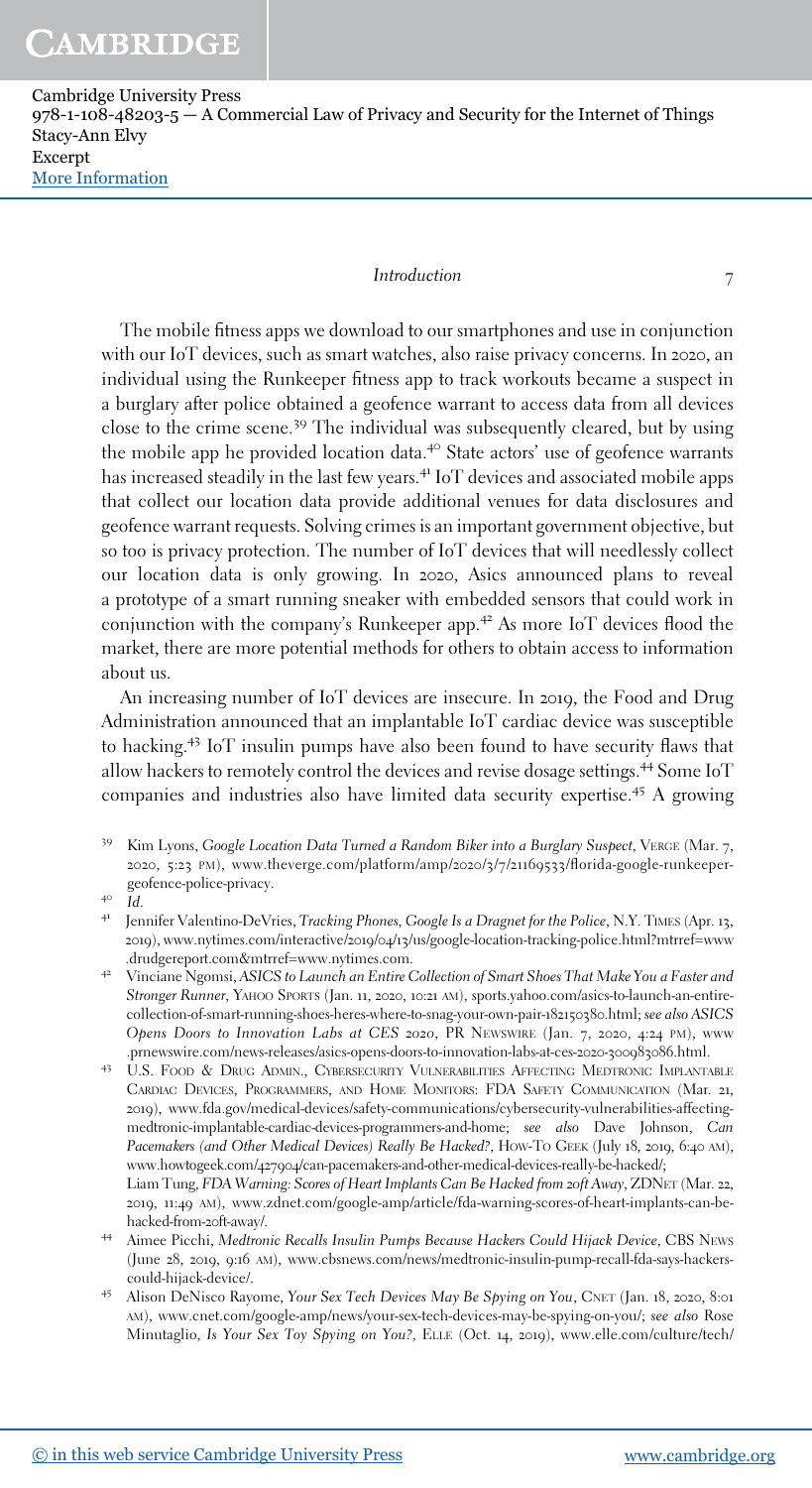8 A Commercial Law of Privacy and Security for the IoT

number of sex toys are now connected to the Internet and are controlled through mobile apps.<sup>46</sup> Many of these devices pose serious privacy risks and are insecure. They collect intimate data, including the exact date and time of use, frequency of orgasms, and vibration settings.<sup>47</sup> Consider that a Standard Innovation IoT sex toy and mobile app, which both users and their partners could remotely control, collected users' email addresses as well as information about their sexual habits without their consent.<sup>48</sup> These data could be used to identify users. The class action lawsuit that followed was subsequently settled.<sup>49</sup> IoT sex toys that are accompanied by cameras pose an even greater risk as they can capture users engaging in sexual acts.<sup>50</sup> For instance, researchers were able to easily hack the video feed of a Svakom IoT sex toy.<sup>51</sup> The data collected by these devices and the associated mobile apps could be used to stigmatize, blackmail, and harass victims.<sup>52</sup>

The IoT also allows companies to extend their digital control over us post transaction. In the subprime auto lending industry, lenders require subprime borrowers to accept installation of monitoring devices in their vehicles. These devices allow lenders to observe users' location and remotely disable their vehicles. Also, consider that in 2020, Tesla allegedly remotely disabled the autopilot feature in a consumer's vehicle after the car was sold without providing notice and obtaining prior consent.<sup>53</sup> IoT companies can also remotely disable our devices when we provide negative online reviews of their products.<sup>54</sup> IoT firms can "brick" our devices after we purchase them

a28846210/smart-sex-toy-dildo-butt-plug-hacking/; Danny Palmer, Cybersecurity: These Are the Internet of Things Devices That Are Most Targeted by Hackers, ZDNET (June 12, 2019, 9:00 AM), www .zdnet.com/google-amp/article/cybersecurity-these-are-the-internet-of-things-devices-that-are-most -targeted-by-hackers/.

- <sup>46</sup> DeNisco Rayome, supra note 45; see also Press Release, Access Now, Access Now Asks U.S. FTC to Investigate Vulnerabilities in Internet-Enabled Sex Toy (Apr. 26, 2017, 9:04 AM), www.accessnow.org /access-now-asks-u-s-ftc-investigate-vulnerabilities-internet-enabled-sex-toy/.
- <sup>47</sup> DeNisco Rayome, supra note 45; see also Shayna Possess, Vibrator Gets Too Intimate by Tracking Usage Info, Suit Says, LAW360 (Sept. 15, 2016, 3:57 PM), www.law360.com/articles/840299/vibrator-gets -too-intimate-by-tracking-usage-info-suit-says.
- <sup>48</sup> Possess, supra note 47.
- <sup>49</sup> See Judgment, N.P. v. Standard Innovation, No. 1:16-cv-8655, 2017 WL 10544062 (N.D. Ill. Aug. 15, 2017); Report and Recommendation, N.P. v. Standard Innovation, No. 16-cv-8655, 2017 WL 10544061 (N.D. Ill. July 25, 2017); see also Ry Crist, Screwed by Sex Toy Spying? You May Get \$10k, CNET (Mar. 14, 2017, 8:30 AM), www.cnet.com/news/app-enabled-sex-toy-users-get-10000-each -after-privacy-breach/#ftag=CAD-00-10aag7d; Diana Novak Jones, Web-Enabled Vibrator Class Action Ends with \$3.75M Deal, LAW360 (Aug. 15, 2017, 4:39 pm), www.law360.com/articles/954375.
- <sup>50</sup> Complaint and Request for Investigation, Injunction and Other Relief, In re Svakom Design USA Ltd. (Apr. 26, 2017), www.accessnow.org/cms/assets/uploads/2017/04/AccessNow-FTCComp-Svakom.pdf.
- $5<sup>1</sup>$  Id. at 3-4.
- <sup>52</sup> Access Now, *supra* note 46.
- Jason Torchinsky, Tesla Remotely Removes Autopilot Features from Customer's Used Tesla Without Any Notice, JALOPNICK (Feb. 6, 2020, 4:10 PM), https://jalopnik.com/tesla-remotely-removes-autopilotfeatures-from-customer-1841472617.
- <sup>54</sup> Rob Price, The Maker of an Internet-Connected Garage Door Disabled a Customer's Device over a Bad Review, BUS. INSIDER (Apr. 5, 2017, 3:51 AM), www.businessinsider.com/iot-garage-door-openergaradget-kills-customers-device-bad-amazon-review-2017-4.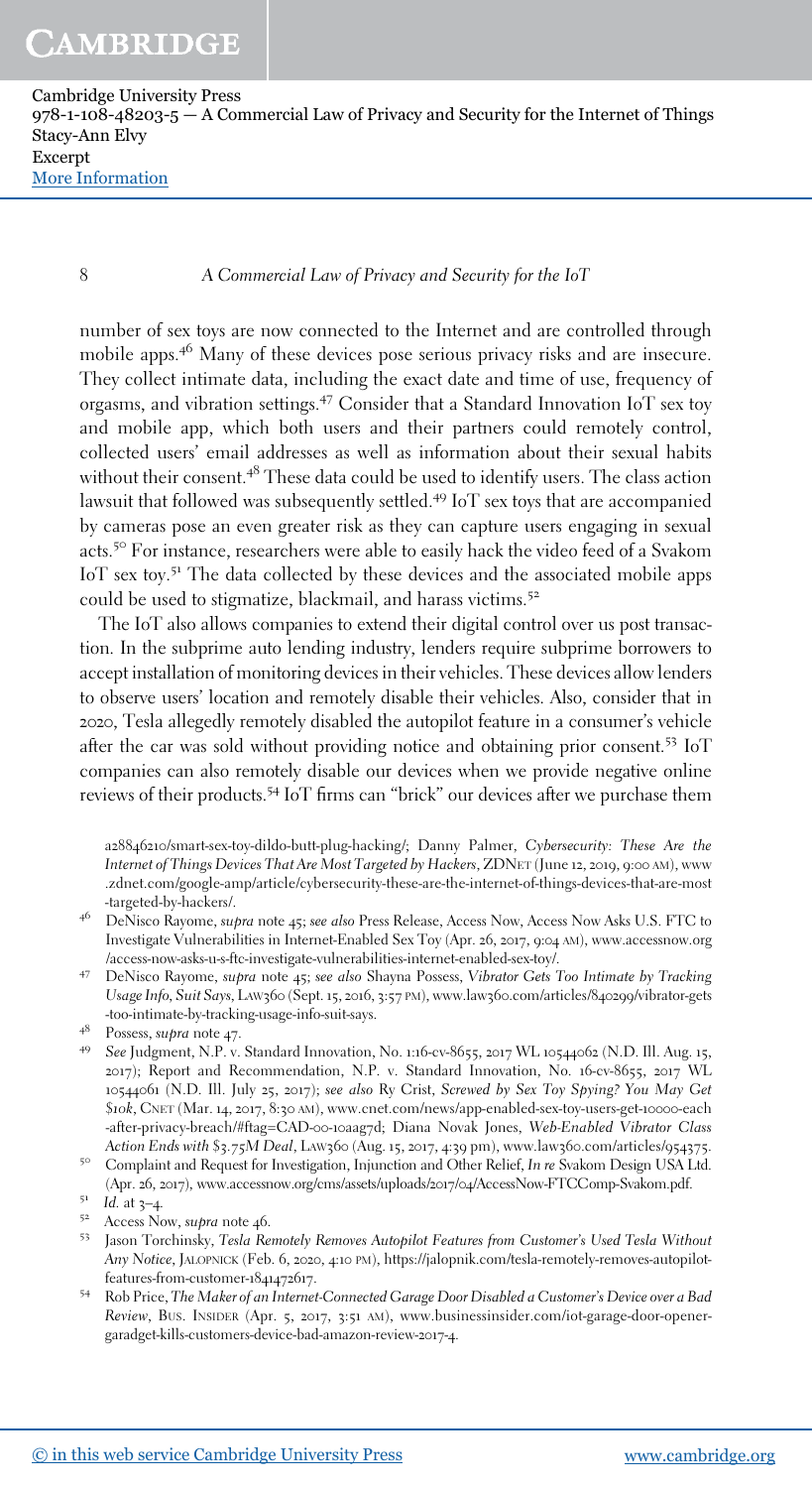#### Introduction 9

by failing to provide the necessary software updates and by also terminating the online services that are necessary for our devices to function. The Revolv smart hub is one such example. Thus, in the IoT setting we may purchase devices, but we now have significantly less control over how these devices function. Instead, it is the company that manufactures the device and provides the services required for device functionality that has true control over us and our devices.

The IoT may provide some benefits to individuals, including increased efficiency, convenience, and enhanced seamless and responsive user experiences.<sup>55</sup> It could also be beneficial to specific groups of consumers, such as those that are disabled, by increasing their access to services and goods and ability to participate in daily activities.<sup>56</sup> However, these groups of consumers are not immune to the privacy and security concerns the IoT raises. Moreover, while the IoT increasingly invades our lives and technology firms obtain more detailed access to information about us and our families, these companies are also able to simultaneously obfuscate their data mining and manipulation activities by using non-disclosure agreements, trade secrecy, and various other tactics.<sup>57</sup> Companies use these data analytics practices to determine how to treat us and what opportunities we will receive. Various legal frameworks strongly protect the secrecy of corporate entities in the commerce context, but the law fails to sufficiently do the same with respect to our privacy.<sup>58</sup> As a result, the various IoT concerns I have discussed so far are likely just the tip of the iceberg. If left unchecked, the harms the IoT generates will outweigh its possible benefits, if they do not already.

Many of the IoT examples discussed earlier raise several legal questions that implicate both privacy and security law and commercial law. For instance, companies often disclose their data collection and use practices in their privacy policies. Companies' online terms and conditions, which often contain mandatory arbitration provisions, can also incorporate privacy policies. Companies obtain rights in our data and permission to collect and use our data through these documents. Further, many IoT devices lack the traditional screens found on smartphones and computers that are typically used to display privacy policies and terms of service as well as any amended provisions. If an IoT company suffers a cybersecurity incident or if an IoT product causes physical or what are often seen as intangible privacy harms, are existing contract law principles addressing consent and products liability law adequate in today's IoT age? I argue in this book that they are not. Contract law is

<sup>58</sup> Id.

<sup>55</sup> See Steve Ranger, What Is the IoT? Everything You Need to Know About the Internet of Things Right Now, ZDNET (Feb. 3, 2020, 2:45 PM), www.zdnet.com/article/what-is-the-internet-of-things-everything -you-need-to-know-about-the-iot-right-now/.

<sup>56</sup> LAUREN SMITH ET AL., FUTURE OF PRIVACY FORUM, THE INTERNET OF THINGS (IOT) AND PEOPLE WITH DISABILITIES: EXPLORING THE BENEFITS, CHALLENGES, AND PRIVACY TENSIONS (2019), https://fpf.org/wpcontent/uploads/2019/01/2019\_01\_29-

The\_Internet\_of\_Things\_and\_Persons\_with\_Disabilities\_For\_Print\_FINAL.pdf.

<sup>57</sup> FRANK PASQUALE, BLACK BOX SOCIETY 2–3 (2015).